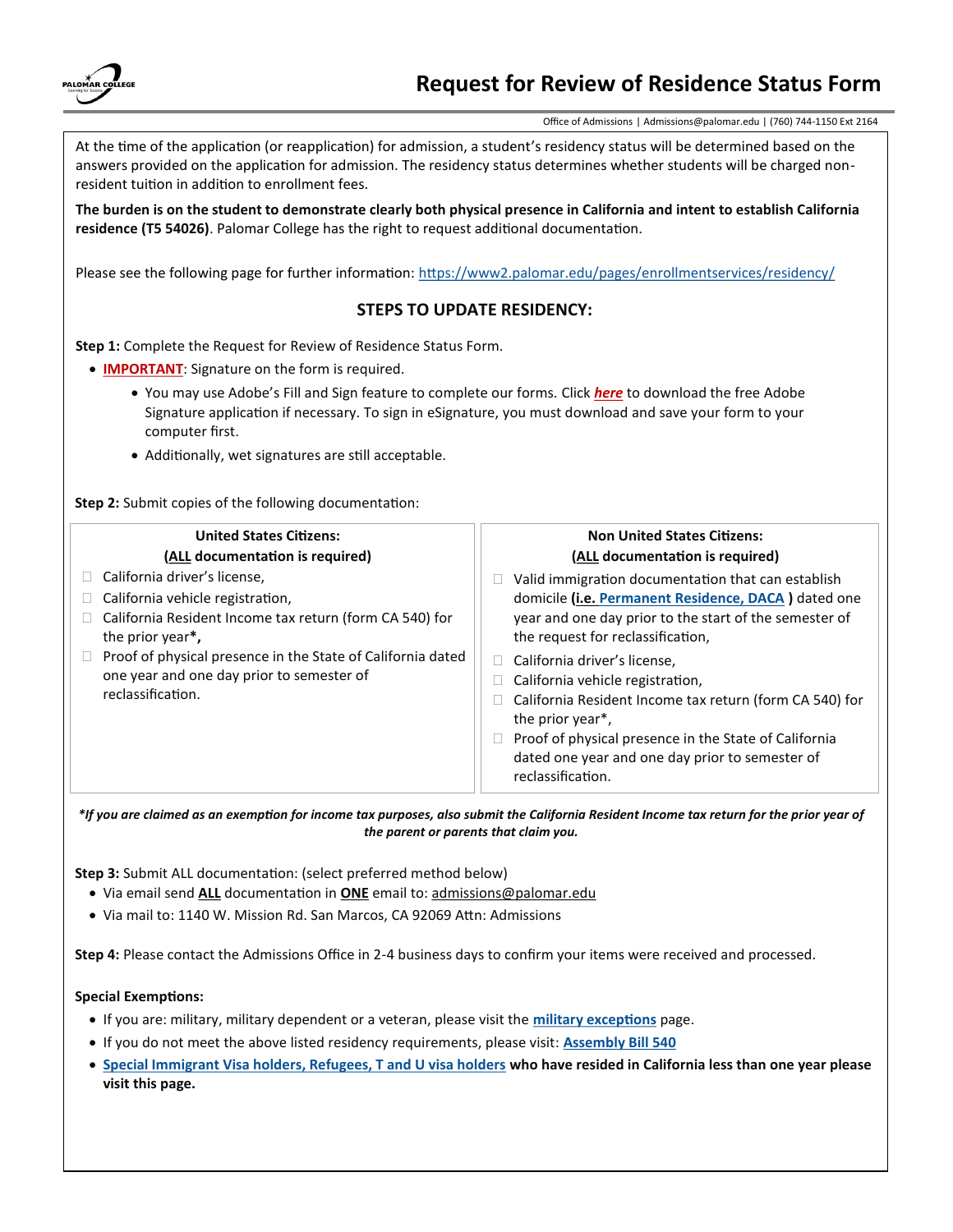PALO

# **Request for Review of Residence Status Form**

Office of Admissions | Admissions@palomar.edu | (760) 744-1150 Ext 2164

| <b>Status Change Requested For:</b>                                   |                                                                                                                                                 |                                          | <b>Palomar Student ID Number</b>   |                                        |  |  |  |
|-----------------------------------------------------------------------|-------------------------------------------------------------------------------------------------------------------------------------------------|------------------------------------------|------------------------------------|----------------------------------------|--|--|--|
| Semester/Year: Summer<br>   Fall<br><b>Spring</b><br>(Year)<br>(Year) |                                                                                                                                                 | (Year)                                   |                                    |                                        |  |  |  |
| A. Student's Name - Last, First, MI                                   |                                                                                                                                                 | <b>B.</b> Age                            | C. Date of Birth                   |                                        |  |  |  |
|                                                                       |                                                                                                                                                 |                                          |                                    |                                        |  |  |  |
| D. City, State, and Country of Birth                                  |                                                                                                                                                 | E. Current Address: City, State, Country |                                    |                                        |  |  |  |
|                                                                       |                                                                                                                                                 |                                          |                                    |                                        |  |  |  |
|                                                                       |                                                                                                                                                 |                                          |                                    |                                        |  |  |  |
|                                                                       | Section 1: Citizenship Status Check one that applies: (Non US Citizens, if using printed version of the form see instructions page attached)    |                                          |                                    |                                        |  |  |  |
| U.S. Citizen (Skip to Section 2)                                      |                                                                                                                                                 |                                          |                                    |                                        |  |  |  |
| Other Type of Status:                                                 | Select Visa or Other Immigration Status                                                                                                         |                                          |                                    |                                        |  |  |  |
|                                                                       | (Proof of Visa/Status selected must be submitted)                                                                                               |                                          | <b>Issued Date</b>                 | <b>Expiration Date</b>                 |  |  |  |
|                                                                       | Please note: If the above listed status or visa was not issued one year and one day prior the start of the semester for which you are applying  |                                          | (MM/DD/YYYY)                       | (MM/DD/YYYY)                           |  |  |  |
| select your visa/immigration status from below:                       | for (366 days prior), what visa or status did you enter the United States with? OR if your visa/immigration status was not listed above, please |                                          |                                    |                                        |  |  |  |
| Other Type of Status:                                                 | Select Visa or Other Immigration Status                                                                                                         |                                          |                                    |                                        |  |  |  |
|                                                                       | (Proof of Visa/Status selected must be submitted)                                                                                               |                                          | <b>Issued Date</b><br>(MM/DD/YYYY) | <b>Expiration Date</b><br>(MM/DD/YYYY) |  |  |  |
|                                                                       | I do not have any of the above listed visas/statuses, but have applied for the following visa or immigration status:                            |                                          |                                    |                                        |  |  |  |
|                                                                       | Select Visa or Other Immigration Status Applied                                                                                                 |                                          |                                    |                                        |  |  |  |
|                                                                       | (Proof of Visa/Status selected must be submitted)                                                                                               |                                          |                                    | on<br>Date Applied                     |  |  |  |
|                                                                       |                                                                                                                                                 |                                          |                                    | (MM/DD/YYYY)                           |  |  |  |
|                                                                       | I do not have any of the above listed visas/statuses and have not applied for any visa or immigration status                                    |                                          |                                    |                                        |  |  |  |
|                                                                       |                                                                                                                                                 |                                          |                                    |                                        |  |  |  |
|                                                                       | Section 2: Physical Presence and Intent: Physical presence is proved by being physically and continuously present in                            |                                          |                                    |                                        |  |  |  |
|                                                                       |                                                                                                                                                 |                                          |                                    |                                        |  |  |  |
|                                                                       | California for one year and one day prior to the start of the semester.                                                                         |                                          |                                    |                                        |  |  |  |
|                                                                       | Questionnaire                                                                                                                                   |                                          | <b>State</b>                       | Date                                   |  |  |  |
| 1. List the date your present stay in California began:               |                                                                                                                                                 |                                          | California                         |                                        |  |  |  |
|                                                                       | 2. List the state that issued your driver's license and the date issued:                                                                        | N/A                                      |                                    |                                        |  |  |  |
|                                                                       | 3. List the state in which your vehicle is registered and the date issued: $\Box$ N/A                                                           |                                          |                                    | lno                                    |  |  |  |
|                                                                       | 5. Do you have a current license or certifications issued by the State of California?                                                           |                                          | <b>I</b> YES                       |                                        |  |  |  |
|                                                                       |                                                                                                                                                 |                                          | <b>YES</b>                         | NO)                                    |  |  |  |
|                                                                       | 6. Did you indicate a California address when registering for Selective Service?.                                                               |                                          | <b>YES</b>                         | ]NO<br>$\Box$ N/A                      |  |  |  |
|                                                                       |                                                                                                                                                 |                                          | YES                                | INO                                    |  |  |  |
|                                                                       |                                                                                                                                                 |                                          | <b>YES</b>                         | ΙNΟ                                    |  |  |  |
|                                                                       | 9. Did you attend a college or university outside of California during the last two years?                                                      |                                          | <b>YES</b>                         | ΝO                                     |  |  |  |
|                                                                       | If "Yes", list the previous colleges you attended outside of California                                                                         |                                          |                                    |                                        |  |  |  |
|                                                                       |                                                                                                                                                 |                                          |                                    |                                        |  |  |  |
|                                                                       |                                                                                                                                                 |                                          |                                    |                                        |  |  |  |
|                                                                       |                                                                                                                                                 |                                          |                                    |                                        |  |  |  |
|                                                                       |                                                                                                                                                 |                                          |                                    |                                        |  |  |  |
|                                                                       | 10. List the state(s) in which you resided during the last two years:                                                                           |                                          |                                    |                                        |  |  |  |
|                                                                       |                                                                                                                                                 |                                          |                                    |                                        |  |  |  |
|                                                                       |                                                                                                                                                 |                                          |                                    |                                        |  |  |  |
|                                                                       |                                                                                                                                                 |                                          |                                    |                                        |  |  |  |
|                                                                       |                                                                                                                                                 |                                          |                                    |                                        |  |  |  |
|                                                                       | 11. List the state(s) in which you filed a personal tax return for the last two years:                                                          |                                          |                                    |                                        |  |  |  |
|                                                                       |                                                                                                                                                 |                                          |                                    |                                        |  |  |  |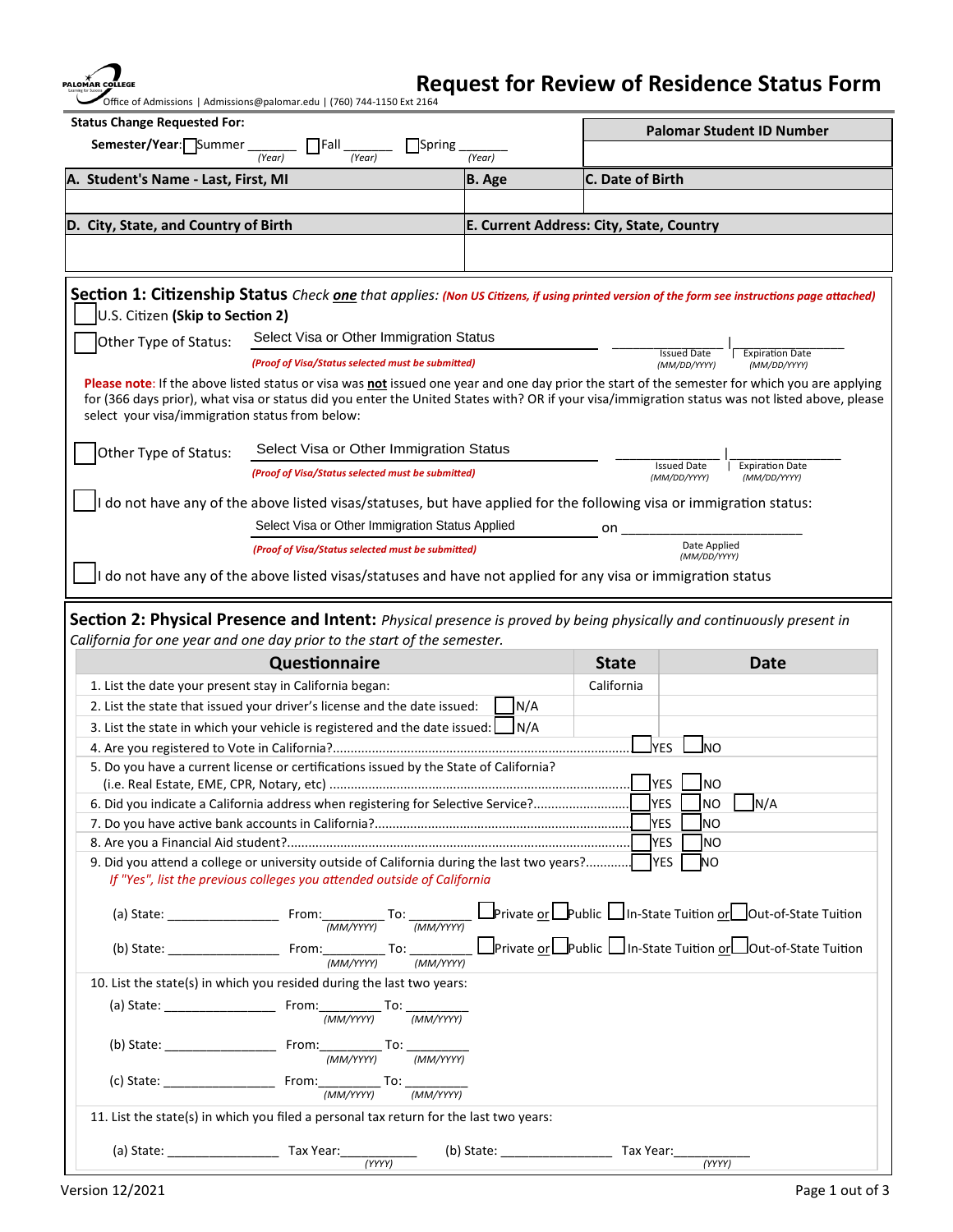| PALOMAR COLLEGE<br><b>Learning for Success</b><br>Office of Admissions |
|------------------------------------------------------------------------|
| litar<br>Section 3:                                                    |

## **Request for Review of Residence Status Form** | Admissions@palomar.edu | (760) 744-1150 Ext 2164

**Section 3: Military/Military Dependents** *For purposes of this section, "Armed Forces of the United States" means the Air Force, Army, Coast Guard, Marine Corps, Navy, and the reserve components of each of those forces, the California National Guard, the California State Guard, and the California Naval Militia.*  **I am Military, Military Dependent or separated member of the military:** 

NO **(Skip to Section 4)**

YES **(***place a checkmark next to any of the following statements that apply to you:)*

# **Members of the Armed forces of the United States**

I am on active duty and stationed in California.

I am stationed in California.

 I am a member who has been on active duty for a period of more than 30 days and whose domicile or permanent duty station is in California.

## **Military Dependents: Dependents of members of the Armed Forces of the United States**

I am a dependent of an active duty service member stationed in California.

 I am the spouse or dependent child of a member of the Armed Forces of the United States who has been on active duty for a period of more than 30 days and whose domicile or permanent duty station is in California.

## **I am currently in attendance at Palomar College and meet at least one of the following requirements** *or* **at the time of admission to Palomar College I met at least one of the following requirements:**

 I am a dependent of an active duty service member who was stationed in California, but was transferred on military orders to a place outside of California where the member continues to serve in the Armed Forces of the United States .

 I am a dependent of an active duty service member who was stationed in California, but was thereafter retired as an active member of the Armed Forces of the United States.

#### **Discharged members of the U.S Armed Forces and Dependents: (Veterans Access, Choice and Accountability Act)**

I am a veteran eligible for educational assistance under either the Montgomery GI Bill®-Active Duty (MGIB-AD) or Post 9/11 GI Bill® (Ch. 30 or Ch. 33) education benefit programs who resides (lives) in California and is enrolling in the community college from a period of active duty service of 90 days or more and I qualify to use the Montgomery GI Bill®-Active Duty or Post-9/11 GI Bill® education benefits (Ch. 30 or 33).

I am an individual eligible for transferred education benefits under either the Montgomery GI Bill®-Active Duty (MGIB-AD) or Post-9/11 GI Bill® (Ch. 30 or Ch. 33) education benefit programs who resides (lives) in California and is enrolling in the community college from the transferor's period of active duty service of 90 days or more and I qualify to use the Montgomery GI Bill®-Active Duty or Post-9/11 GI Bill® education benefits (Ch. 30 or 33).

I am an individual who resides in California that is eligible for transferred Post-9/11 G.I. Bill® benefits (Ch. 33) while the transferor is on active duty and I qualify to use Post-9/11 GI Bill® education benefits (Ch. 33).

I am a spouse or child using benefits under the Marine Gunnery Sergeant John David Fry Scholarship.

I am an Individual eligible for rehabilitation under 38 U.S. Code § 3102 pursuing a course of education with education assistance from the Training and Rehabilitation for Veterans with Service-Connected Disabilities (Chapter 31) education benefits program.

#### **Recently Discharged Members Who Were Stationed in California**

 I was a member of the Armed Forces of the United States stationed in California on active duty for more than one year prior to being discharged and am currently living in California within two years of being discharged and intend to establish residency in California as soon as possible.

List Separation Date: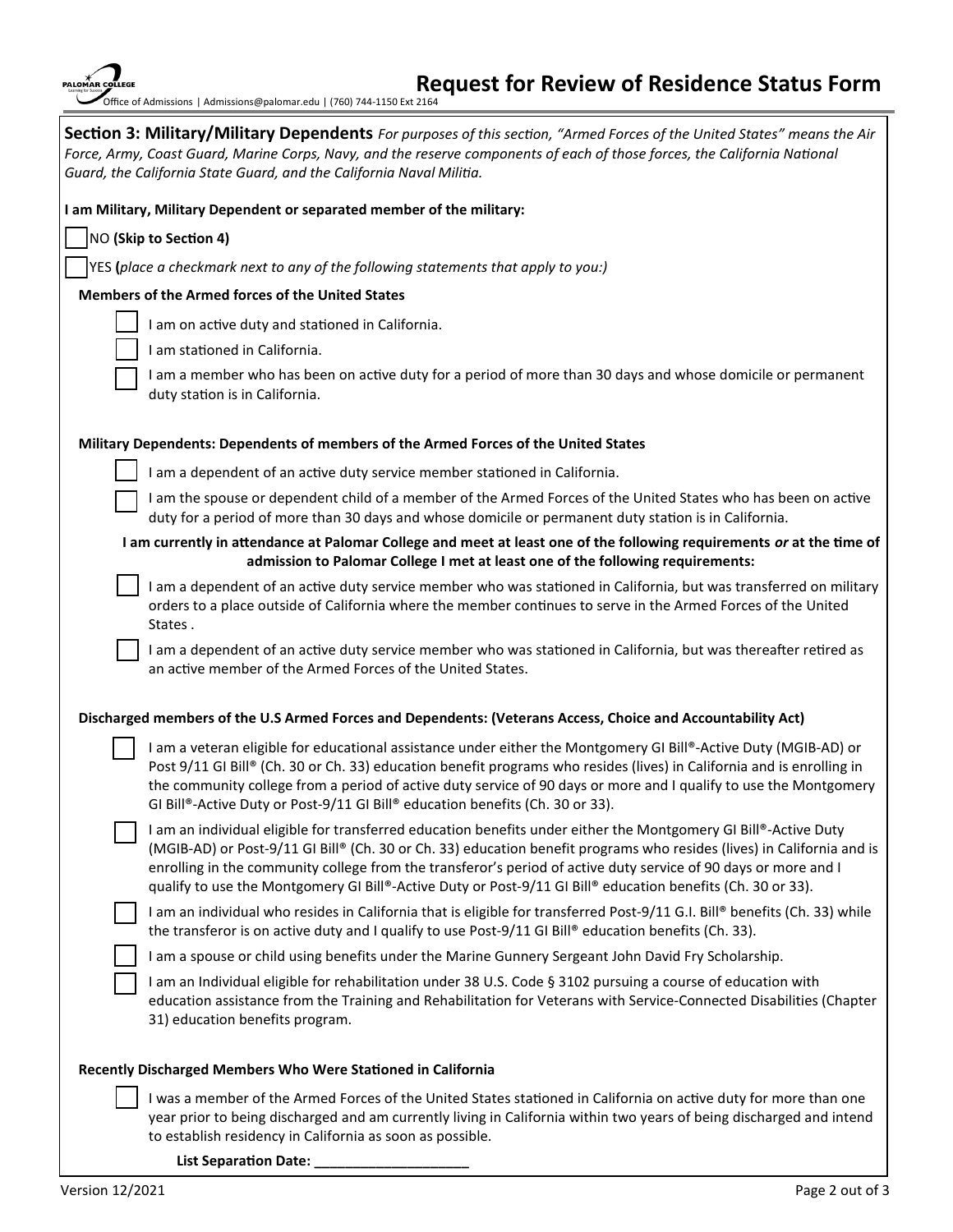| PALOMAR COLLEGE<br>Office of Admissions   Admissions@palomar.edu   (760) 744-1150 Ext 2164                                     | <b>Request for Review of Residence Status Form</b>                                                                                                                                                                                                                                                                     |
|--------------------------------------------------------------------------------------------------------------------------------|------------------------------------------------------------------------------------------------------------------------------------------------------------------------------------------------------------------------------------------------------------------------------------------------------------------------|
| the age of 19.                                                                                                                 | <b>Section 4: Exemptions</b> Please place a checkmark next to any of the following statements that apply to you:<br>I am currently a dependent or ward of the state through California's child welfare system that presently resides in California and is under                                                        |
| Career Access Pathways Partnership (CCAP) participant.                                                                         | I am currently a California high school student who is not a nonimmigrant that has been admitted as a special part-time or College and                                                                                                                                                                                 |
| California                                                                                                                     | I attended a California high school for at least three years and graduated from a California high school or attained the equivalent in                                                                                                                                                                                 |
| more, and:                                                                                                                     | I attended a combination of California high school, adult school, and California Community College for the equivalent of three years or                                                                                                                                                                                |
| completed an associate degree from a California Community College, or<br>University of California.                             | graduated from a California high school or attained the equivalent prior to the start of the term, or<br>completed the minimum requirements at a California Community College for transfer to the California State University or the                                                                                   |
| attended Elementary and/or Secondary Schools in California for at least three years and:                                       |                                                                                                                                                                                                                                                                                                                        |
| graduated or attained the equivalent of such graduation.                                                                       | attained credits in California from a California high school equivalent to three or more years of full time high school coursework                                                                                                                                                                                     |
| less than one year.                                                                                                            | I am a refugee or the holder of a SIV, T, or U visa who upon entering the United States, settled in California and I have resided in the state                                                                                                                                                                         |
|                                                                                                                                | I am a Native American attending a school administered by the Bureau of Indian affairs located within the Palomar Community College                                                                                                                                                                                    |
| District.<br>I am a graduate of a school located in California that is operated by the United States Bureau of Indian Affairs. |                                                                                                                                                                                                                                                                                                                        |
|                                                                                                                                | I am a full-time employee (or spouse or child of a full-time employee) of a California Community College, California State University or<br>Colleges, the University of California, or the California Maritime Academy who has resided in California for less than one year.                                           |
|                                                                                                                                | Section 5: Parent Information (Do not include guardian information) If you are unmarried and under the age of 25 or a dependent of your parent or<br>parents for income tax purposes, please fill out the following information: (Skip if you are in the military, a veteran or married. Proceed to signature section) |
| Parent 1: Name:                                                                                                                | Parent 2: Name:                                                                                                                                                                                                                                                                                                        |
| 1. Relationship to student (ex: father, mother) ______________                                                                 | 1. Relationship to student (ex: father, mother) ____________                                                                                                                                                                                                                                                           |
| 2. State and Country of Residence:                                                                                             |                                                                                                                                                                                                                                                                                                                        |
| 3. State that issued parent's driver's license:                                                                                | 3. State that issued parent's driver's license:                                                                                                                                                                                                                                                                        |
| 4. State in which parent vehicle is registered:                                                                                | 4. State in which parent vehicle is registered:                                                                                                                                                                                                                                                                        |
| 5. State to which parent filed a personal tax return for the past<br>two years:                                                | 5. State to which parent filed a personal tax return for the past<br>two years:                                                                                                                                                                                                                                        |
|                                                                                                                                |                                                                                                                                                                                                                                                                                                                        |
|                                                                                                                                | State: Year: Year:                                                                                                                                                                                                                                                                                                     |
| 6. Did Parent 1 claim the student as an exemption for income<br>taxes during the last two years ?   YES   NO                   | 6. Did Parent 2 claim the student as an exemption for income<br>taxes during the last two years ?   YES   NO                                                                                                                                                                                                           |
| 7. Is Parent 1 physically present in California?   YES   NO                                                                    | 7. Is Parent 2 physically present in California?   YES   NO                                                                                                                                                                                                                                                            |
| If yes, list date when present stay in California began: _____________                                                         | If yes, list date when present stay in California began:                                                                                                                                                                                                                                                               |
| 8. Is Parent 1 a US Citizen?   YES   NO                                                                                        | 8. Is Parent 2 a US Citizen?   YES   NO                                                                                                                                                                                                                                                                                |
| If no, does Parent 1 have any of the following visas:                                                                          | If no, does Parent 2 have any of the following visas:                                                                                                                                                                                                                                                                  |
| H1B1, H-2A, H-2B, H-3, O-2?                                                                                                    | H1B1, H-2A, H-2B, H-3, O-2?                                                                                                                                                                                                                                                                                            |
|                                                                                                                                |                                                                                                                                                                                                                                                                                                                        |
| Ino                                                                                                                            | <b>I</b> NO                                                                                                                                                                                                                                                                                                            |
|                                                                                                                                | Declaration: I certify that the statements on this form are true and correct. Lunderstand that falsification, withholding pertinent data, or failure to report changes in residence, may                                                                                                                               |

*Declaration: I certify that the statements on this form are true and correct. I understand that falsification, withholding pertinent data, or failure to report changes in residence, may result in my dismissal. I will notify the college of any changes of facts. If you submitted a FAFSA, all residency information must be consistent.* 

| <b>STUDENT SIGNATURE (Required):</b>                     |                                        |       |                   | Date: |                 |  |  |
|----------------------------------------------------------|----------------------------------------|-------|-------------------|-------|-----------------|--|--|
| ******************FOR OFFICE USE ONLY******************* |                                        |       |                   |       |                 |  |  |
|                                                          | Approved: YES NO Residency Updated by: | Date: | Effective: SUMMER | FALL  | SPRING          |  |  |
| Version 12/2021                                          |                                        |       |                   |       | Page 3 out of 3 |  |  |